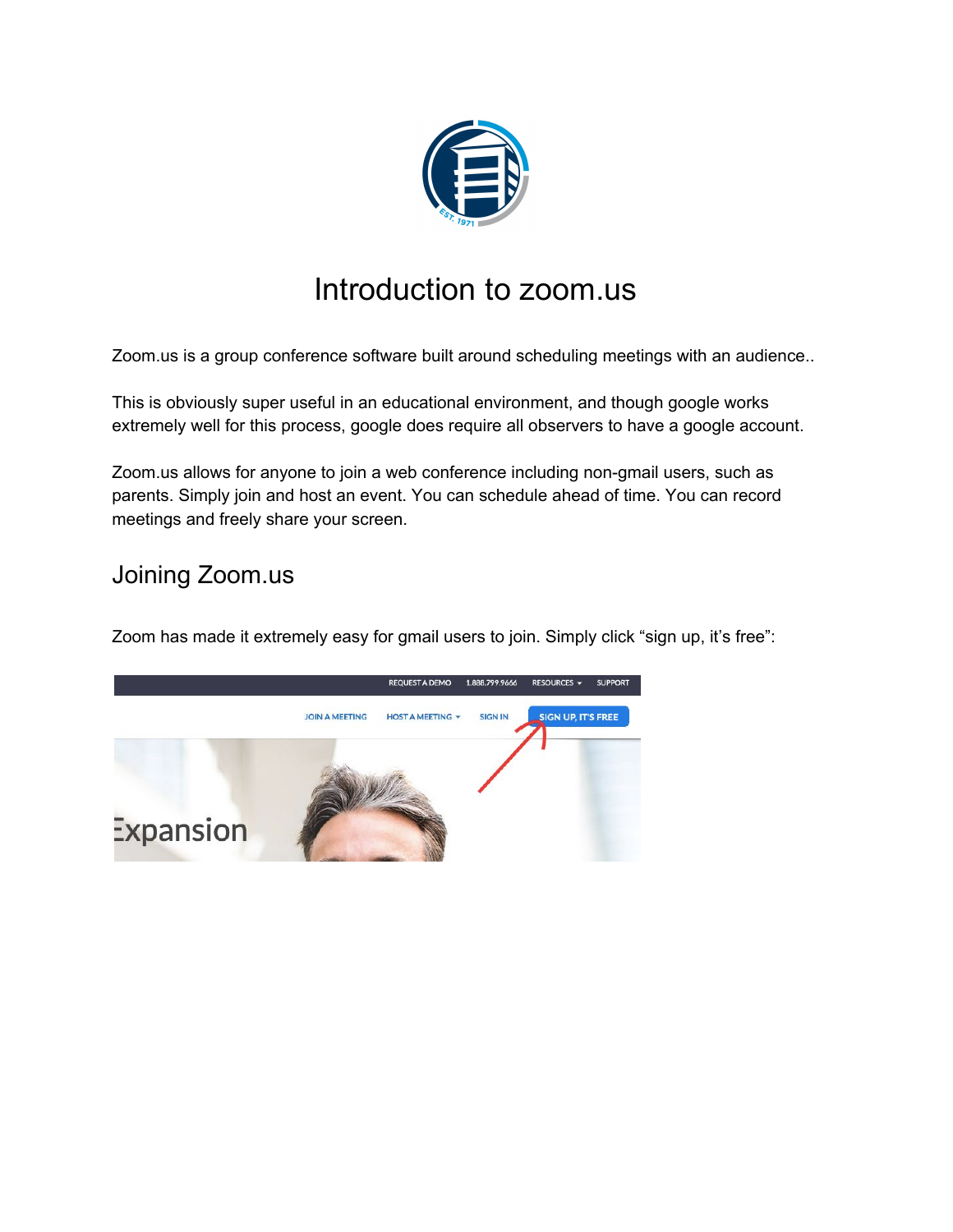#### Then click "sign in with google":

| ≞                                                                                    |                                |
|--------------------------------------------------------------------------------------|--------------------------------|
| Zoom is protected by reCAPTCHA and the Privacy Policy and Terms<br>of Service apply. |                                |
| <b>Sign Up</b>                                                                       | G Sign in with Google          |
| By signing up, I agree to the Privacy Policy and Terms of<br>Service.                | $\blacksquare$                 |
| or                                                                                   | Choose an account              |
| G<br>Sign in with Google                                                             | to continue to Zoom            |
|                                                                                      | Keith Cameron                  |
| Sign in with Facebook                                                                | keith.cameron@thenewschool.org |

And just like that, you're in! Please note the banner along the top that zoom has removed the time limit for schools and that your time limit has been lifted.

| zoom<br>SOLUTIONS +                                                                                                                                                                 | PLANS & PRICING<br><b>CONTACT SALES</b>                   |                          |                       | <b>JOIN A MEETING</b><br><b>SCHEDULE A MEETING</b> | <b>SIGN OUT</b><br>HOST A MEETING - |
|-------------------------------------------------------------------------------------------------------------------------------------------------------------------------------------|-----------------------------------------------------------|--------------------------|-----------------------|----------------------------------------------------|-------------------------------------|
| ×<br>Important Notice: Zoom has removed the 40 minute time limit for schools affected by the Coronavirus. The meeting limit on your free Basic account has temporarily been lifted. |                                                           |                          |                       |                                                    |                                     |
| PERSONAL<br>Profile<br><b>Meetings</b>                                                                                                                                              | <b>Upcoming Meetings</b><br><b>Schedule a New Meeting</b> | <b>Previous Meetings</b> | Personal Meeting Room | <b>Meeting Templates</b>                           | Get Training                        |
| Webinars<br><b>Recordings</b>                                                                                                                                                       | Start Time ÷                                              | Topic $\div$             |                       | Meeting ID                                         |                                     |

**You're in!**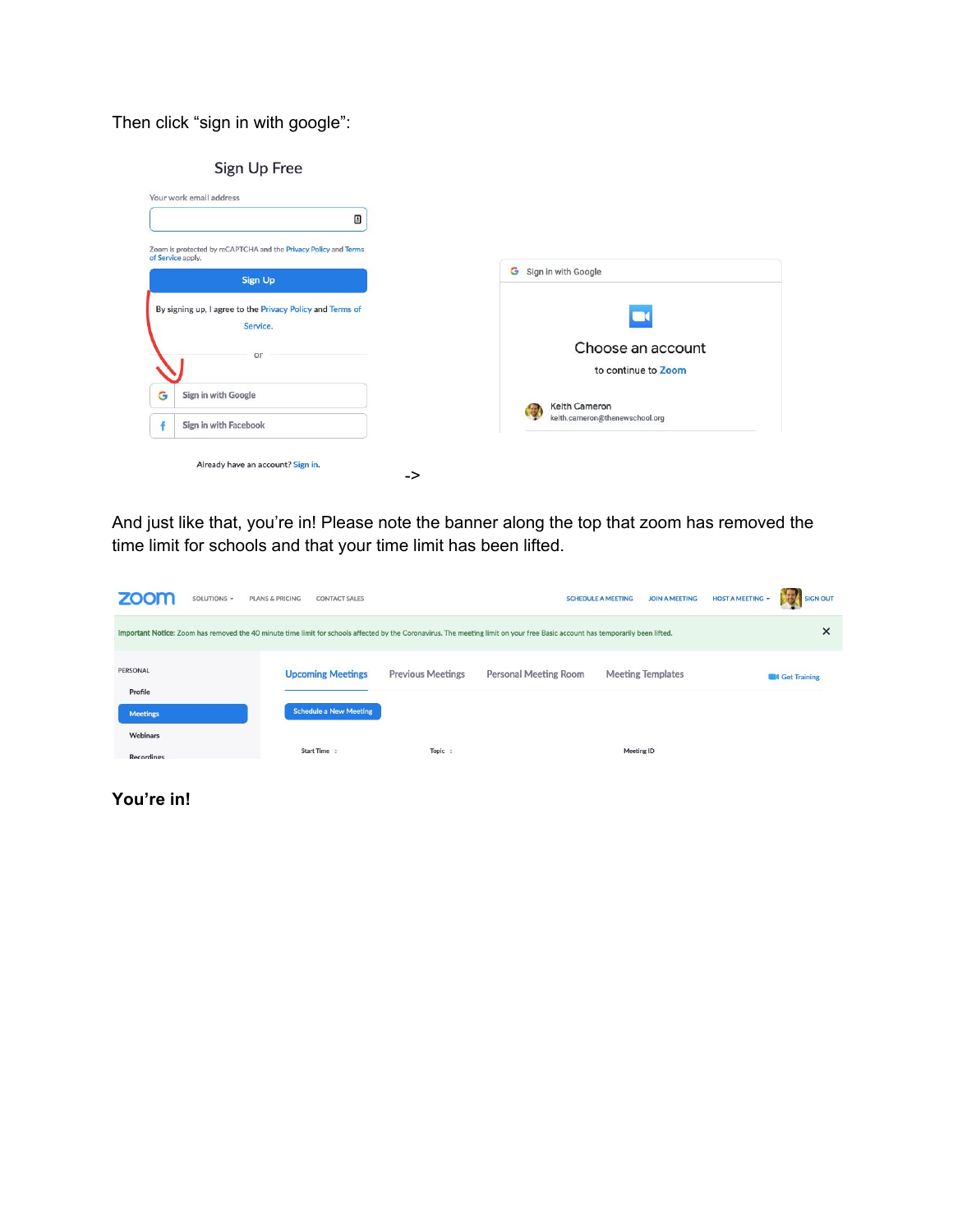## Using Zoom.us

Now that you're in, you simply schedule a new meeting with whatever settings you like. I put together a sample one here:

| PERSONAL<br>Profile<br><b>Meetings</b>                                                                      | My Meetings > Schedule a Meeting<br><b>Schedule a Meeting</b> |                                                                                                                                                                                                                                                                                          |  |
|-------------------------------------------------------------------------------------------------------------|---------------------------------------------------------------|------------------------------------------------------------------------------------------------------------------------------------------------------------------------------------------------------------------------------------------------------------------------------------------|--|
| Webinars                                                                                                    | Topic                                                         | My super cool meeting                                                                                                                                                                                                                                                                    |  |
| Recordings<br>Settings                                                                                      | <b>Description (Optional)</b>                                 | Meetings for cool people                                                                                                                                                                                                                                                                 |  |
| <b>ADMIN</b><br>> User Management<br>Room Management<br>$\mathcal{L}$<br>> Account Management<br>> Advanced | When<br>Duration<br><b>Time Zone</b>                          | 03/17/2020<br>10:00<br>$\checkmark$<br>m<br>AM<br>$\mathbf 1$<br>$\mathsf{O}$<br>$\checkmark$<br>v<br>min<br>hr<br>(GMT-5:00) Central Time (US and Canada)<br>$\checkmark$<br>Recurring meeting Every 2 days, until Mar 27, 2020, 6 occurrence(s)<br>Recurrence<br>$\checkmark$<br>Daily |  |
| <b>Attend Live Training</b><br><b>Video Tutorials</b><br><b>Knowledge Base</b>                              | <b>Meeting Password</b>                                       | Repeat every<br>$\overline{2}$<br>$\checkmark$<br>day<br>End date<br>03/27/2020<br>○ After<br>$\overline{7}$<br>$\check{~}$<br>O By<br><b>THE</b><br>occurrences<br>Require meeting password                                                                                             |  |
|                                                                                                             | Video                                                         | Host<br>o on<br>$\bigcirc$ off<br>Participant<br>O off<br>$\bigcirc$ on                                                                                                                                                                                                                  |  |
| Audio<br>◯ Telephone<br>Dial from Edit                                                                      |                                                               | ○ Computer Audio<br><b>Both</b>                                                                                                                                                                                                                                                          |  |
|                                                                                                             | <b>Meeting Options</b>                                        | <b>B</b> Enable join before host<br>Mute participants upon entry<br>Enable waiting room<br>Record the meeting automatically on the local computer                                                                                                                                        |  |
|                                                                                                             |                                                               | Save<br>Cancel                                                                                                                                                                                                                                                                           |  |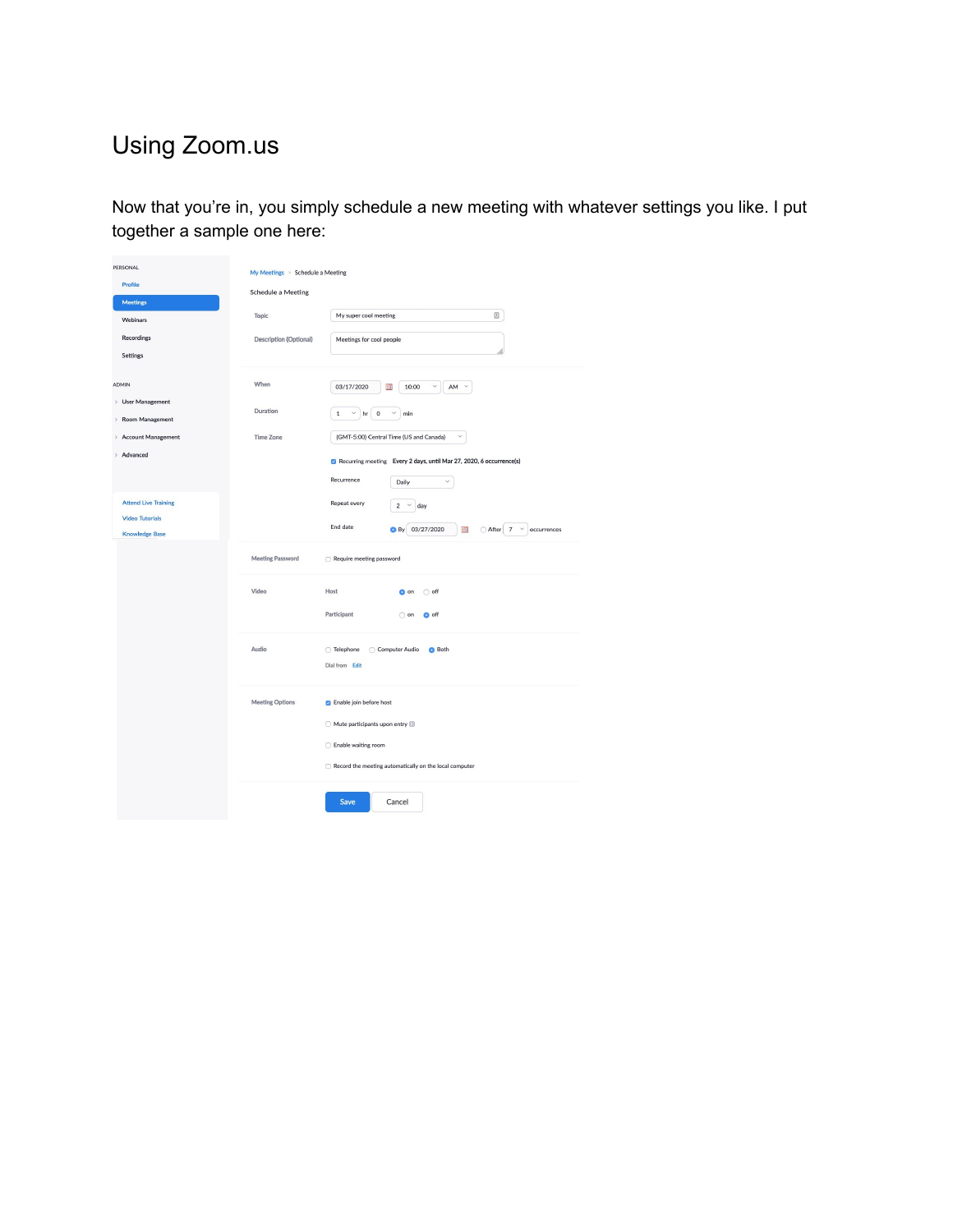| My Meetings > Manage "My super cool meeting" |                                                                                                                                                                                                                                                   | <b>Start this Meeting</b> |
|----------------------------------------------|---------------------------------------------------------------------------------------------------------------------------------------------------------------------------------------------------------------------------------------------------|---------------------------|
| Topic                                        | My super cool meeting                                                                                                                                                                                                                             |                           |
| Description                                  | Meetings for cool people                                                                                                                                                                                                                          |                           |
| Time                                         | Mar 17, 2020 10:00 AM Central Time (US and Canada)<br>Show all occurrences<br>Every 2 days, until Mar 27, 2020, 6 occurrence(s)<br>o Outlook Calendar (.ics)<br>Add to<br><b>Google Calendar</b><br><b>Yahoo Calendar</b><br>$\mathbf{v}_0$<br>31 |                           |
| Meeting ID                                   | 692-864-382                                                                                                                                                                                                                                       |                           |
| <b>Meeting Password</b>                      | $\times$ Require meeting password                                                                                                                                                                                                                 |                           |
| Join URL:                                    | https://zoom.us/j/692864382                                                                                                                                                                                                                       | C Copy the invitation     |

Simply click "add to… google calendar" and pick your account (you'll have to navigate a bunch of security screens. Just click allow on each):

| -><br><b>Grant Zoom permission</b><br>View and edit events on all<br>Choose an account<br>31<br>your calendars<br>to continue to Zoom<br>Keith Cameron<br><b>Deny</b><br><b>Allow</b><br>keith.cameron@thenewschool.org<br>Use another account<br>Θ<br>G Sign in with Google<br>Confirm your choices<br>keith.cameron@thenewschool.org<br>You are allowing Zoom to:<br>View and edit events on all your calendars<br>Make sure you trust Zoom<br>Learn about how Zoom will handle your data by reviewing<br>its terms of service and privacy policies. You can always<br>see or remove access in your Google Account.<br>Learn about the risks<br>Allow<br>Cancel | G Sign in with Google                                    | Choose an account |
|-------------------------------------------------------------------------------------------------------------------------------------------------------------------------------------------------------------------------------------------------------------------------------------------------------------------------------------------------------------------------------------------------------------------------------------------------------------------------------------------------------------------------------------------------------------------------------------------------------------------------------------------------------------------|----------------------------------------------------------|-------------------|
|                                                                                                                                                                                                                                                                                                                                                                                                                                                                                                                                                                                                                                                                   |                                                          |                   |
|                                                                                                                                                                                                                                                                                                                                                                                                                                                                                                                                                                                                                                                                   |                                                          |                   |
|                                                                                                                                                                                                                                                                                                                                                                                                                                                                                                                                                                                                                                                                   |                                                          |                   |
|                                                                                                                                                                                                                                                                                                                                                                                                                                                                                                                                                                                                                                                                   |                                                          |                   |
|                                                                                                                                                                                                                                                                                                                                                                                                                                                                                                                                                                                                                                                                   |                                                          |                   |
|                                                                                                                                                                                                                                                                                                                                                                                                                                                                                                                                                                                                                                                                   |                                                          |                   |
|                                                                                                                                                                                                                                                                                                                                                                                                                                                                                                                                                                                                                                                                   |                                                          |                   |
|                                                                                                                                                                                                                                                                                                                                                                                                                                                                                                                                                                                                                                                                   |                                                          |                   |
|                                                                                                                                                                                                                                                                                                                                                                                                                                                                                                                                                                                                                                                                   |                                                          |                   |
|                                                                                                                                                                                                                                                                                                                                                                                                                                                                                                                                                                                                                                                                   |                                                          |                   |
|                                                                                                                                                                                                                                                                                                                                                                                                                                                                                                                                                                                                                                                                   |                                                          |                   |
|                                                                                                                                                                                                                                                                                                                                                                                                                                                                                                                                                                                                                                                                   |                                                          |                   |
|                                                                                                                                                                                                                                                                                                                                                                                                                                                                                                                                                                                                                                                                   |                                                          |                   |
|                                                                                                                                                                                                                                                                                                                                                                                                                                                                                                                                                                                                                                                                   |                                                          |                   |
|                                                                                                                                                                                                                                                                                                                                                                                                                                                                                                                                                                                                                                                                   |                                                          |                   |
|                                                                                                                                                                                                                                                                                                                                                                                                                                                                                                                                                                                                                                                                   |                                                          |                   |
|                                                                                                                                                                                                                                                                                                                                                                                                                                                                                                                                                                                                                                                                   |                                                          |                   |
|                                                                                                                                                                                                                                                                                                                                                                                                                                                                                                                                                                                                                                                                   |                                                          |                   |
|                                                                                                                                                                                                                                                                                                                                                                                                                                                                                                                                                                                                                                                                   |                                                          |                   |
|                                                                                                                                                                                                                                                                                                                                                                                                                                                                                                                                                                                                                                                                   |                                                          |                   |
|                                                                                                                                                                                                                                                                                                                                                                                                                                                                                                                                                                                                                                                                   | You may be sharing sensitive info with this site or app. |                   |
|                                                                                                                                                                                                                                                                                                                                                                                                                                                                                                                                                                                                                                                                   |                                                          |                   |
|                                                                                                                                                                                                                                                                                                                                                                                                                                                                                                                                                                                                                                                                   |                                                          |                   |
|                                                                                                                                                                                                                                                                                                                                                                                                                                                                                                                                                                                                                                                                   |                                                          |                   |
|                                                                                                                                                                                                                                                                                                                                                                                                                                                                                                                                                                                                                                                                   |                                                          |                   |
|                                                                                                                                                                                                                                                                                                                                                                                                                                                                                                                                                                                                                                                                   |                                                          |                   |